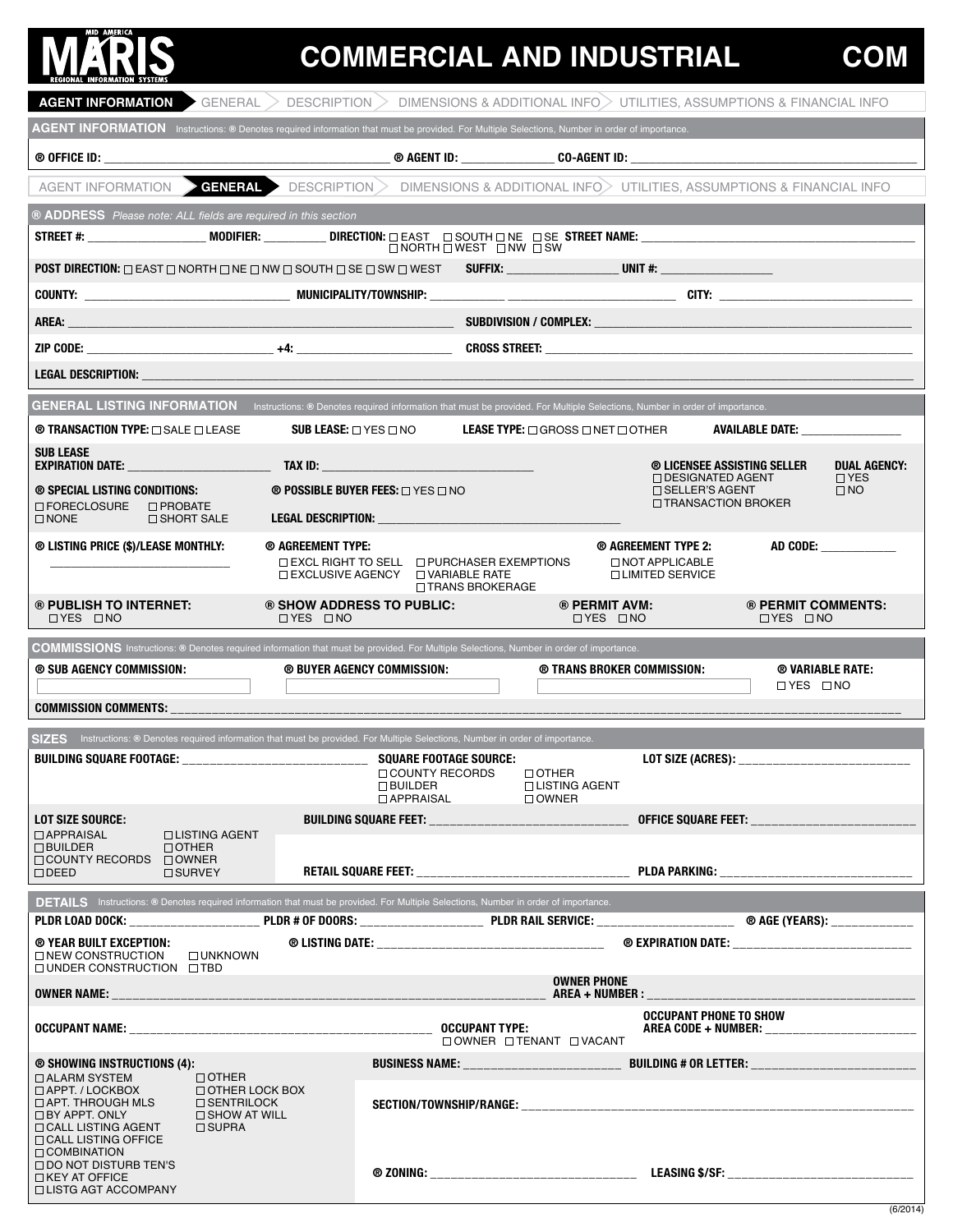#### **MID-AMERICA REGIONAL INFORMATION SYSTEMS, INC. (COM) Page 2**

 **DESCRIPTION:** Instructions: **®** Denotes required information that must be provided. For Multiple Selections, Number in order of importance. **® PROPERTY type (8): ® # OF BUILDINGS: \_\_\_\_\_\_\_\_\_\_\_\_\_\_\_\_\_\_ ® # OF STORIES: \_\_\_\_\_\_\_\_\_\_\_\_\_\_\_\_\_\_\_\_\_\_\_\_ LEASE TYPE: ® BUILDING TYPE (8): 1ST FLOOR SQ FT: \_\_\_\_\_\_\_\_\_\_\_\_\_\_\_\_\_\_\_\_\_\_\_\_\_\_\_\_\_\_\_\_\_\_\_\_\_\_ 2ND FLOOR SQ FT: \_\_\_\_\_\_\_\_\_\_\_\_\_\_\_\_\_\_\_\_\_\_\_\_\_\_\_\_\_\_\_\_\_\_\_\_\_\_** LOT DIMENSIONS: **® CURRENT USE (7): POTENTIAL USE (8): ® LOCATION (6): CLEAR CEILING HEIGHT: \_\_\_\_\_\_\_\_\_\_\_\_\_ ® SALE INCLUDES (6): # PARKING SPACES: \_\_\_\_\_\_\_\_\_\_\_\_\_\_\_\_ ® PARKING DESCRIPTION (8): PAVED AREA DIMENSIONS: \_\_\_\_\_\_\_\_\_\_\_\_\_\_\_\_** Commercial Land □ HOTEL LAND Industrial Land Multi-Family Land OFFICE LAND  $\Box$  OTHER □ RECREATION LAND Residential Land  $\Box$ RETAIL □ SPECIAL PURPOSE/USE **COMMON AREA MTCE COST LIVING ESCALATION EXPENSE ESCALATION THE SERVICE** □ GROSS MODIFIED FULL SERVICE □ MODIFIED GROSS MODIFIED NET PARTICIPATION **D** PERCENTAGE RENT  $\Box$  SUB LEASE □ TRIPLE NET AGENT INFORMATION  $\geq$  GENERAL **DESCRIPTION** DIMENSIONS & ADDITIONAL INFO UTILITIES, ASSUMPTIONS & FINANCIAL INFO □ 1 STORY □2 STORIES □ 3 STORIES OR MORE Apartment Attached Building Attached Villa **CAR WASH**  $\Box$ CHURCH **COMMON WALL**  Condominium Distribution Center Store Front Freestanding Funeral Home  $\Box$  INDUSTRIAL Institutional **LOFT**  $\square$  MANUFACTURING Medical Building □ MIXED USE □ NONE OFFICE BUILDING Other Building Type □ RESTAURANT □ RETAIL STRIP CENTER  $\Box$ SCHOOL **□ SINGLE OCCUPANCY**  $\Box$ TRUCK TERMINAL □ WAREHOUSE Automotive **CAMPGROUND CHURCH** CONVENIENCE STORE □ OTHER/CALL LA  $\Box$  CAR WASH DAYCARE □ GROCERY STORE Funeral Home Restaurant/bar  $\Box$  GARAGE  $\Box$  HOSPITAL □ LAND ONLY  $\square$  MANUFACTURING  $\Box$  MEDICAL **DIMEETING HALL** MANUF. HOME PARK □ SERVICE/GAS STATION Motel/Hotel  $\Box$  N/A □ NURSING HOME □ NURSERY Office/General □ OFFICE  $\Box$  OTHER **D PERSONAL SERVICE**  Professional Service **□ RESIDENCE RESTAURANT**  $\Box$ RETAIL □ RETREAT □RV PARK  $\square$  SCHOOL □ SERVICE CENTER/WRHS □ SHOPPING CENTER □ SELF STORAGE □ TRUCK GARAGE  $\Box$ WARFHOUSE Wholesale Operation Automotive □ BUILDING TRADES/SERV □ CAMPGROUND D CHURCH **CONVENIENCE STORE** Food Store Food/Bev/Restaurant □ GARAGE □ GASOLINE STATION Manufacturing  $\square$  MEETING HALL Manuf. Home Park Motel/Hotel Office/General Office Showroom □ OTHER/CALL LA **D** PERSONAL SERVICE Professional Service □ SEE REMARKS **□ RESIDENCE RETAIL OPERATION D** RETREAT □RV PARK □ SCHOOL □ SERVICE CENTER/WRHS  $\Box$  SHOPPING CENTER □ SERVICE STATION □ STRIP CENTER □ TRUCK GARAGE Wholesale Operation  $\square$  SERVICE Business Park □ CITY **CORNER LOCATION**  Downtown □ HIGH TRAFFIC Hwy/Interstate Frntg Industrial Park Industrial Area  $\Box$  OTHER □ RETAIL CENTER  $\Box$ RURAL □ SHOPPING MALL  $\square$  SUBURBAN □ BUILDING & BUSINESS Building & Land □ BUILDING ONLY Land/Building & Bus **LAND ONLY** □ MORE/CALL OFFICE **OPTION TO LEASE D PERSONAL PROPERTY** □ SOME EQUIPMENT □ SOME FIXTURES □ SOME INVENTORY □ SUBJECT TO LEASE □ CONCRETE **ENCLOSED** Expandable □ GRAVEL Lighted Parking  $\square$  NONE  $\Box$  OTHER Parking Garage Paved Asphalt □ PARKING LOT □ UNDERGROUND  $\Box$ UNPAVED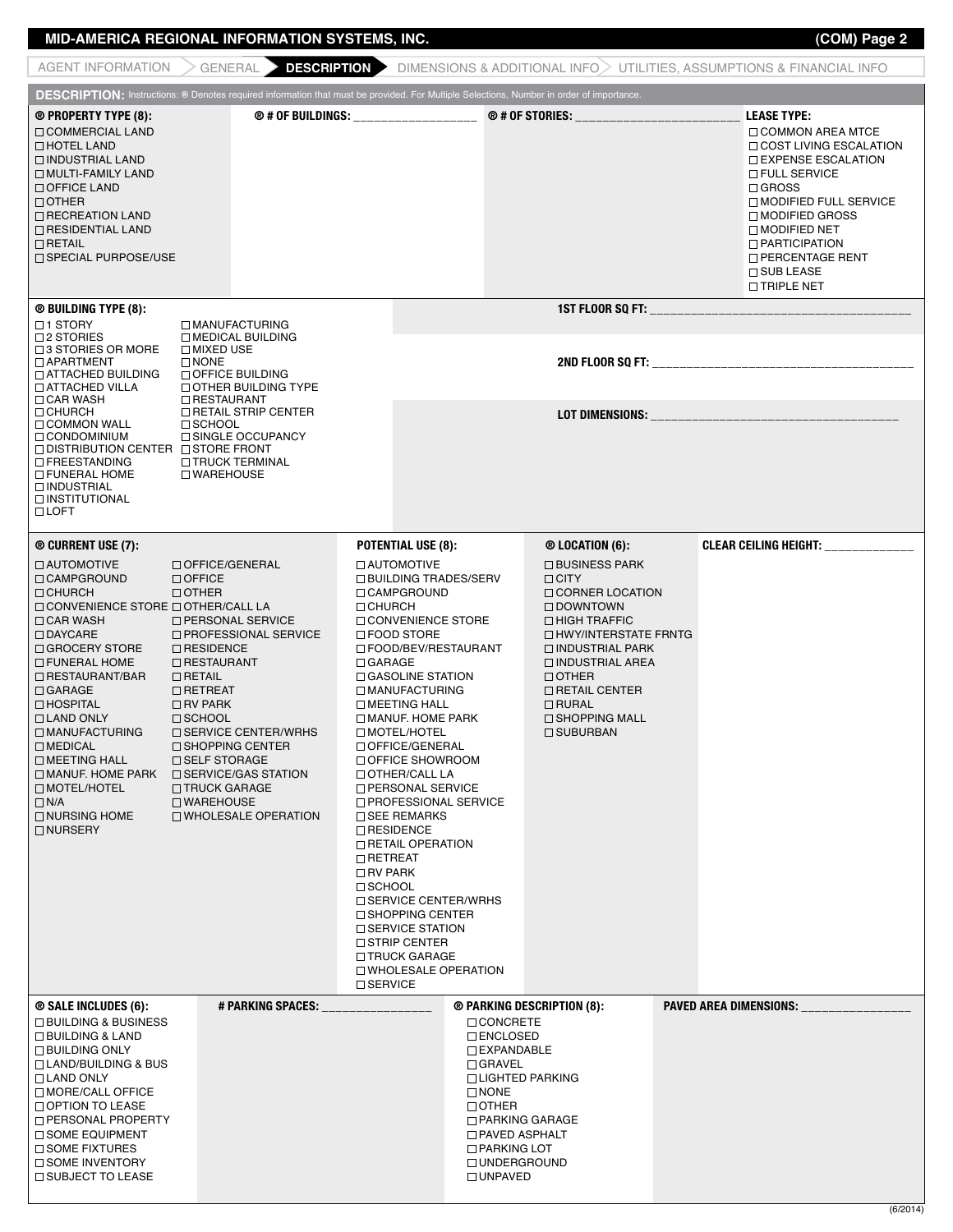### **MID-AMERICA REGIONAL INFORMATION SYSTEMS, INC. (COM) Page 3**